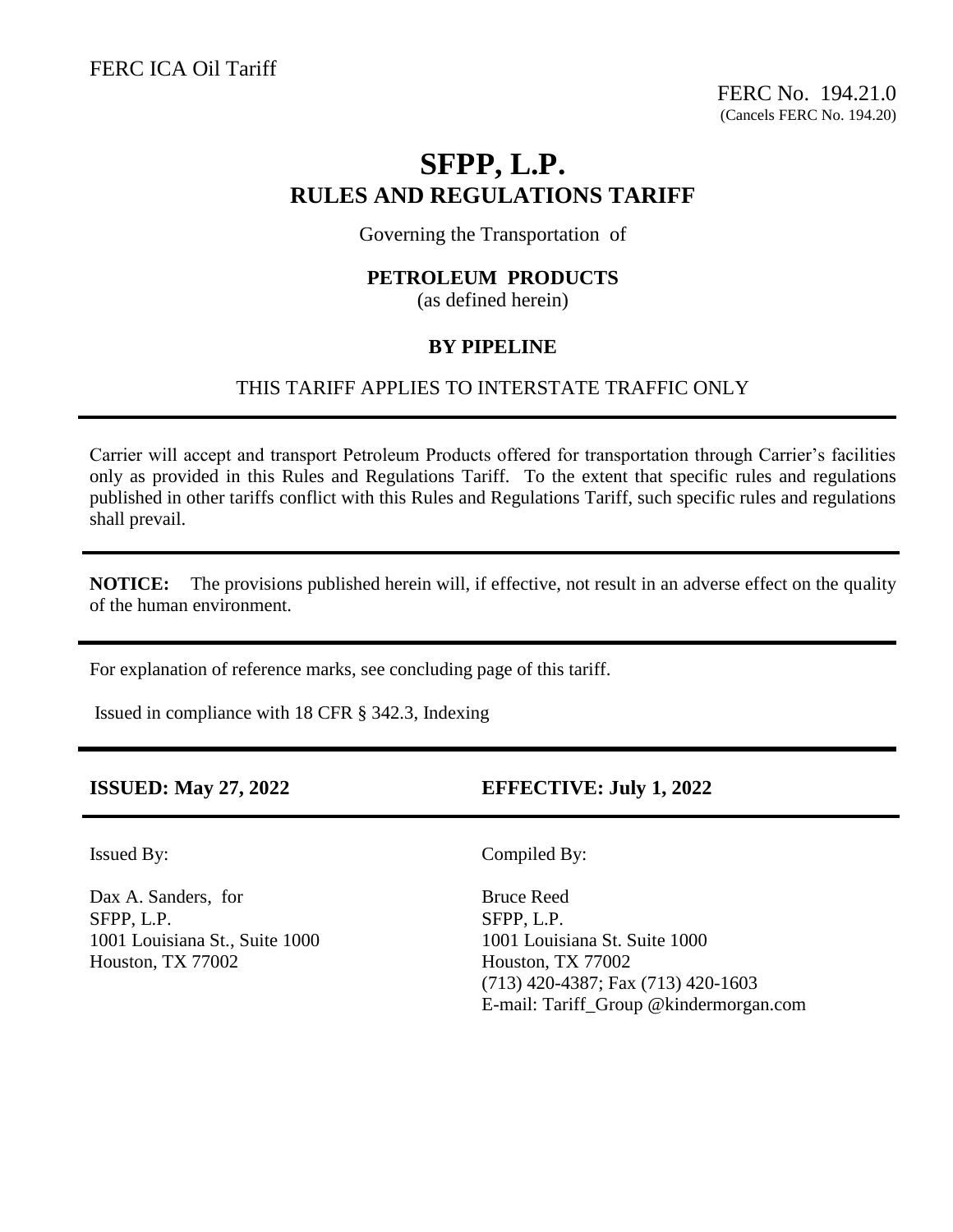# **Table of Contents**

Subject **Item No. Page No.** 

| Acceptance of Petroleum Products                    | 70  | 5              |
|-----------------------------------------------------|-----|----------------|
| Application of Rates from or to Intermediate Points | 190 | 8              |
| Articles on Which Rates Apply                       | 20  | 3              |
| Claims, Suits, Time for Filing                      | 130 | 8              |
| Connection to System                                | 230 | 9              |
| Definitions and Abbreviations                       | 10  | 3              |
| Determination of Volumes                            | 110 | 6              |
| Duty of Carrier                                     | 90  | 6              |
| <b>Explanation of Reference Marks</b>               |     | 10             |
| Legality of Shipments                               | 250 | 10             |
| Liability of Carrier                                | 160 | 8              |
| Minimum Batch & Delivery Requirements               | 40  | 4              |
| Origin and Destination Facilities                   | 60  | $\overline{4}$ |
| Payment for Services Rendered                       | 120 | $\overline{7}$ |
| <b>Petroleum Products Specifications</b>            | 30  | $\overline{4}$ |
| Pipeage Contracts Required                          | 170 | 8              |
| <b>Pipeline Additives</b>                           | 150 | 8              |
| Pre Delivery Form                                   | 240 | 9              |
| Proration of Pipeline Capacity                      | 50  | $\overline{4}$ |
| Reconsignment                                       | 180 | 8              |
| Tax Registration                                    | 140 | $\overline{7}$ |
| <b>Tender of Petroleum Products</b>                 | 100 | 6              |
| Testing                                             | 220 | 9              |
| <b>Transmix Handling</b>                            | 80  | 5              |
| Use of Electronic Data Interchange                  | 200 | 9              |
| Watson Volume/Pressure Deficiency Charge            | 260 | 10             |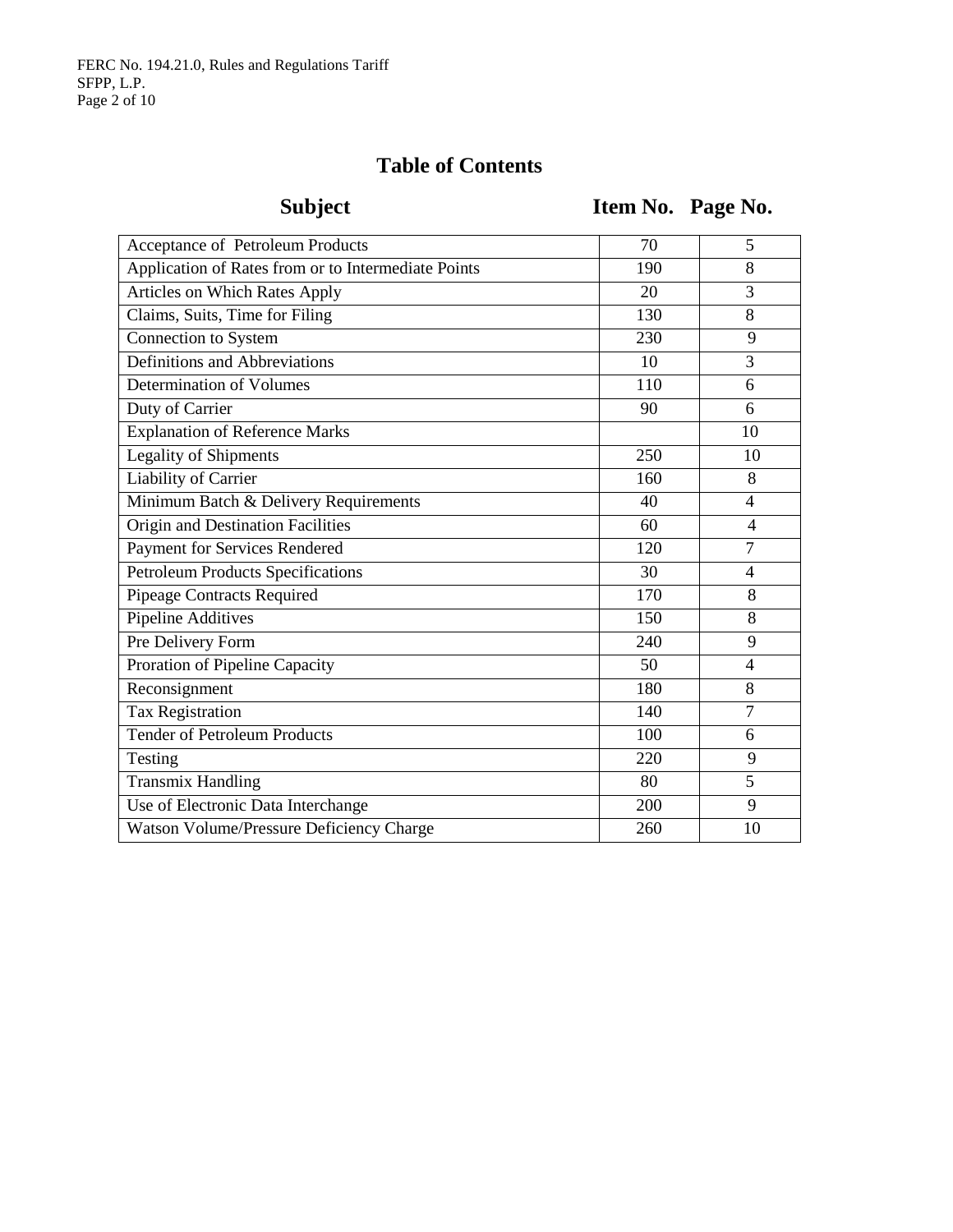|       | Item 10. Definitions and Abbreviations                                                                                                                                                                                                                                                 |
|-------|----------------------------------------------------------------------------------------------------------------------------------------------------------------------------------------------------------------------------------------------------------------------------------------|
| 10.1  | "API" means American Petroleum Institute.                                                                                                                                                                                                                                              |
| 10.2  | "ASTM" means American Society for Testing and Materials.                                                                                                                                                                                                                               |
| 10.3  | "Barrel" means 42 gallons, United States measured at 60 degrees Fahrenheit.                                                                                                                                                                                                            |
| 10.4  | "Batch" means a quantity of Petroleum Products of like characteristics delivered by Shipper for                                                                                                                                                                                        |
|       | transportation by Carrier as an identifiable unit.                                                                                                                                                                                                                                     |
| 10.5  | "Capacity" means the quantity of Petroleum Products the Pipeline Segment at issue is capable of<br>transporting under the current operating conditions.                                                                                                                                |
| 10.6  | "Carrier" means SFPP, L.P.                                                                                                                                                                                                                                                             |
| 10.7  | "Consignee" means the party designated by Shipper to receive a Batch of Petroleum Products.                                                                                                                                                                                            |
| 10.8  | "Destination" means a point (i) named in a Local Tariff or (ii) agreed to between Shipper and Carrier<br>pursuant to Item 190 of this tariff, at which point Carrier will deliver Petroleum Products to Shipper<br>or its Consignee after transportation from an Origin.               |
|       | 10.9 "DRA" means drag reducing agent.                                                                                                                                                                                                                                                  |
|       | 10.10 "Gathering Line" means a connecting line owned by a Supplier, Carrier, Shipper, or third party,<br>connected to Carrier's Origin facility, used for the purpose of delivering Petroleum Products to<br>Carrier for transportation on a Pipeline Segment.                         |
|       | 10.11 "Local Tariff" means that particular tariff containing specific rates, rules and regulations for<br>Carrier's movement.                                                                                                                                                          |
|       | 10.12 "Origin" means a point (i) named in a Local Tariff or (ii) agreed to between Shipper and Carrier<br>pursuant to Item 190 of this tariff, at which point Carrier will accept Petroleum Products for<br>transportation.                                                            |
|       | 10.13 "Petroleum Products" means those products as further described in Item 20.                                                                                                                                                                                                       |
|       | 10.14 "Pipeline Segment" means a section of the System, the limits of which are defined by two<br>geographically identifiable points, that, because of the way that section of the System is designed<br>and operated, must be treated as a unit for purposes of determining Capacity. |
| 10.15 | "Pre Delivery Form" means the form that certifies Shipper or Consignee has adequate storage space<br>available for receipt of designated Batch at Destination and Shipper or Consignee has made<br>appropriate arrangements for safe receipt of the Petroleum Products.                |
|       | 10.16 "Shipper" means the party for whom transportation services are provided under the terms of this<br>tariff.                                                                                                                                                                       |
|       | 10.17 "Supplier" means the party from whom Shipper obtains its Petroleum Products for delivery into the<br>System.                                                                                                                                                                     |
|       | 10.18 "System" means all common carrier facilities of the SFPP, L.P. pipeline system, which includes<br>those portions of the System commonly referred to as the "East Line", "West Line", "North Line",<br>and "Oregon Line".                                                         |
| 10.19 | "Tender" means the nomination by Shipper to Carrier of a stated kind, quantity and grade of<br>Petroleum Products for transportation from a specified Origin to a specified Destination or                                                                                             |
| 10.20 | Destinations in accordance with the rules and regulations of this and other applicable tariffs.<br>"Transmix" means that mixture which occurs in normal pipeline operations between non-                                                                                               |
|       | compatible Petroleum Products.                                                                                                                                                                                                                                                         |

# **Item 20. Articles on Which Rates Apply**

20.1 Except as may be noted in individual Local Tariffs, rates published in Local Tariffs apply to the following Petroleum Products:

Gasolines

Petroleum Distillate Fuel Oils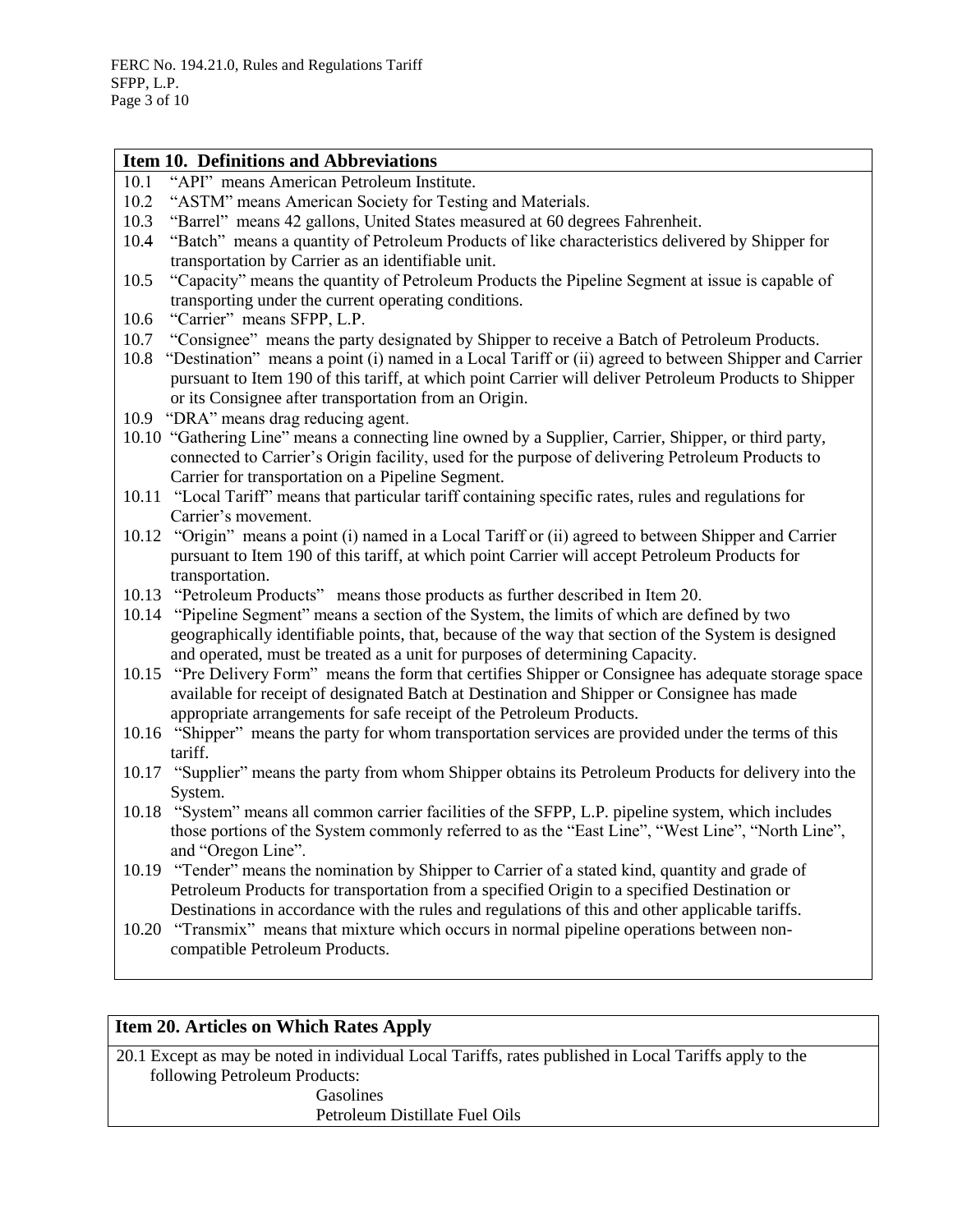# **Item 30. Petroleum Products Specifications**

- 30.1 Petroleum Products shall be accepted for transportation only when such Petroleum Products meet all required Federal, state and local regulations and Carrier's published Petroleum Product specifications established for all Shippers. Said specifications are published in Carrier's Pipeline Specification Manual.
- 30.2 A current copy of Carrier's Pipeline Specification Manual is located on Carrier's website using the following procedure:
	- Access Website [www.kindermorgan.com](http://www.kindermorgan.com/)**.**
	- Select "Product Pipelines".
	- Select "Pacific Operations".
	- Select "SFPP".
	- Select "Specification Manual".
- 30.3 Carrier may require Shipper to demonstrate that Petroleum Products offered for transportation meet required specifications as prescribed in Item 30.1 herein.
- 30.4 Shipper shall be responsible for all expenses incurred by Carrier resulting from Carrier's receipt of any Petroleum Products which do not comply with the requirements of Item 30.1.

# **Item 40. Minimum Batch and Delivery Requirements**

- 40.1 The minimum quantity of any one Petroleum Product of quality and specifications described herein which will be accepted at one time at one Origin from one Shipper is specified in the Local Tariff covering the movement.
- 40.2 The minimum quantity of any one Petroleum Product of quality and specifications described herein which will be delivered at one time to any one Destination from one Shipper is specified in the Local Tariff covering the movement.

# **Item 50. Proration of Pipeline Capacity**

50.1 When a quantity of Petroleum Products is Tendered by Shippers to Carrier which exceeds the Capacity of any Pipeline Segment from an Origin to a Destination, Petroleum Products Tendered by each Shipper for transportation from that Origin to that Destination will be transported in such quantities and at such times to the limit of Carrier's Capacity in a manner determined by Carrier to be equitable to all

Shippers pursuant to Carrier's Proration Policy, dated July 1, 2019 ①.

# **Item 60. Origin and Destination Facilities**

- 60.1 Carrier will provide only such facilities at Origin and Destination as it deems necessary for the operation of the System.
- 60.2 Shipments will be accepted for transportation hereunder only when Shipper has provided facilities satisfactory to Carrier capable of (i) delivering the Petroleum Products at the Origin specified by Shipper, at pressures and pumping rates required by Carrier and (ii) receiving such Petroleum Products (including allocated transmix) at the Destination specified by Shipper, at pressures and pumping rates required by Carrier.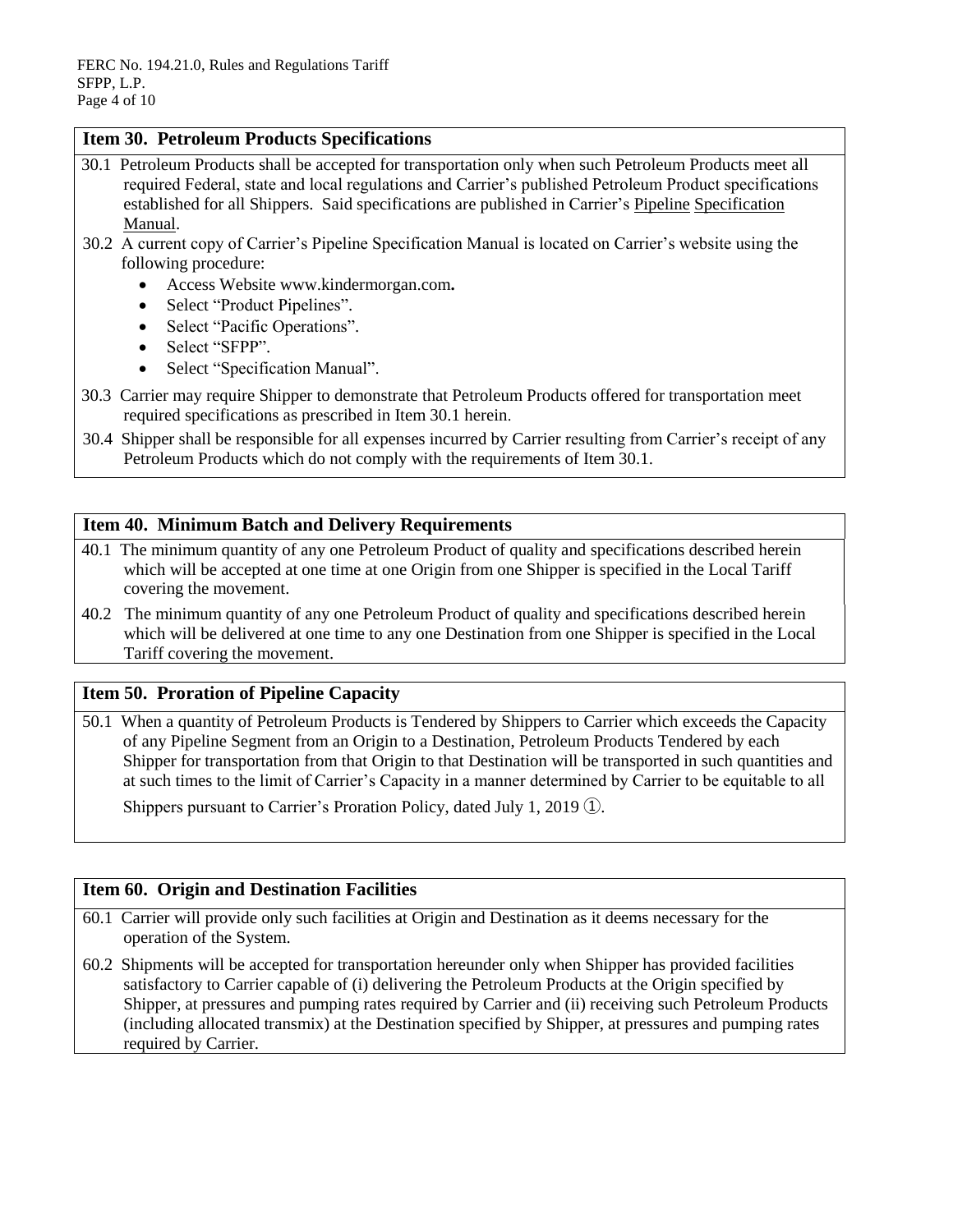### **Item 70. Acceptance of Petroleum Products**

- 70.1 Petroleum Products will be accepted for transportation:
	- At such time as Petroleum Products of compatible kind, quality and specification are being transported from the Origin specified in the Tender.
	- Only if any additives and inhibitors, including DRA, to be included in Shipper's Petroleum Products have been approved by Carrier.
	- Only when Petroleum Products are delivered by Shipper or Supplier (on behalf of Shipper) at the time specified by Carrier to meet Carrier's shipment schedule. If such Petroleum Products are not delivered by Shipper or Supplier (on behalf of Shipper) in time to meet said schedule, Carrier reserves the right to cancel, bypass or delay said shipment. Carrier reserves the right to require Petroleum Products to be available for shipment at Origin 24 hours prior to the time scheduled for shipment from Origin.
- 70.2 Carrier's acceptance and delivery of Petroleum Products from or to any facility provided by or designated by Shipper shall not evidence Carrier's approval of the adequacy of such facilities or the competency of Shipper's personnel; responsibility for such facilities and personnel shall be exclusively that of Shipper.
- 70.3 In the event Carrier has accepted Petroleum Products for transportation in reliance upon Shipper's representations as to acceptance at destination, and there is failure to promptly accept such Petroleum Products at destination, Carrier shall have the right to divert, reconsign or make whatever arrangements for disposition of the Petroleum Products it deems appropriate to clear Carrier's pipeline facilities.
- 70.4 Failure of Shipper to comply with one or more of the above conditions may result in Carrier's refusal of Shipper's proffered delivery or Carrier's acceptance of no more than a reduced delivery by Shipper in an amount determined by Carrier to be equitable to all Shippers.
- 70.5 Carrier shall have the right to reject any Petroleum Product offered for transportation which may be involved in litigation, or the title of which may be in dispute, or which may be encumbered by a lien or charge of any kind. Carrier may require of Shipper satisfactory evidence of Shipper's perfect and unencumbered title and/or satisfactory bond indemnifying Carrier against any and all loss.

# **Item 80. Transmix Handling**

- 80.1 Carrier shall allocate Transmix to all Shippers that have shipped Petroleum Products on a Pipeline Segment in proportion to each Shipper's volume of all Petroleum Products transported in that Pipeline Segment.
- 80.2 Carrier will physically distribute Transmix to Shippers as it becomes available to assure that over time each Shipper receives its proportionate share.
- 80.3 Shipper will have sole responsibility for the disposition of its allocated transmix.
- 80.4 Carrier shall allocate Gathering Line Transmix to all Suppliers that have supplied Petroleum Products in a Gathering Line connected to one of Carrier's Origins, in proportion to each Supplier's supplied volume of all Petroleum Products moved on a specific Gathering Line.
- 80.5 Carrier will physically distribute Gathering Line Transmix to Suppliers as it becomes available to assure that over time each Supplier receives its proportionate share. Gathering Line Transmix will be available for loading as follows: for the Concord, CA origin at San Jose, CA, for the Watson, CA origin at Colton, CA, and for the El Paso, TX origin at Tucson, AZ.
- 80.6 Supplier will have sole responsibility for the disposition of its allocated Gathering Line Transmix.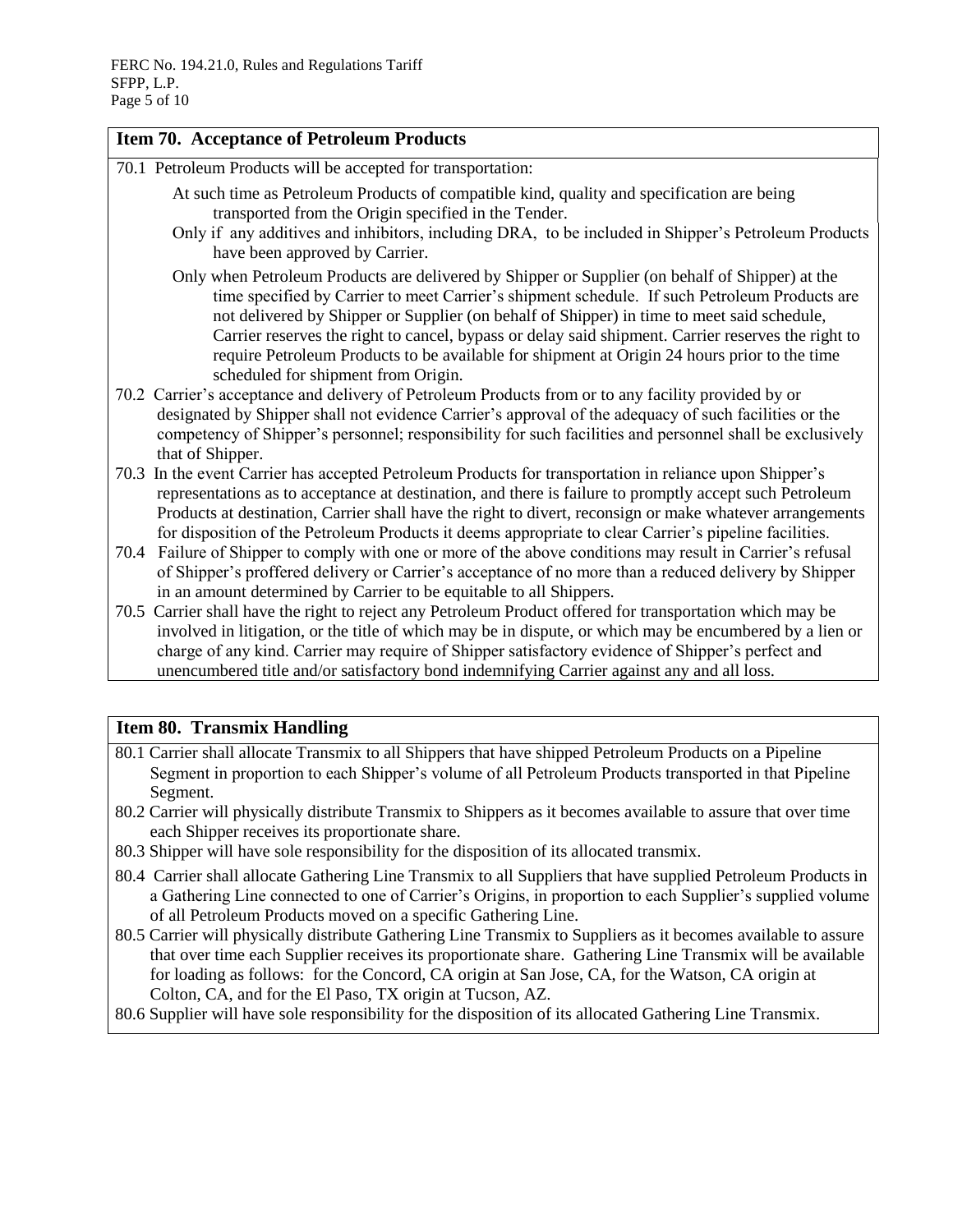#### **Item 90. Duty of Carrier**

- 90.1 Carrier shall transport Petroleum Products with reasonable diligence, considering the quantity to be transported, the distance of transportation, safety of operations, applicable government regulations and other material factors. Carrier shall be under no obligation to deliver the identical Batch received.
- 90.2 Carrier reserves the right to maximize its operational efficiency and Capacity through fungible operations in which a reasonable substitution of the same quantity of Petroleum Products meeting the same specifications will be permitted.

# **Item 100. Tender of Petroleum Products**

100.1 Any prospective Shipper desiring transportation of Petroleum Products under this tariff must comply

with Carrier's Tendering and Scheduling Policy, dated February 1, 2018①. Otherwise, Carrier will be under no obligation to accept Petroleum Products for transportation.

100.2 Carrier's System can operate 24 hours a day, 7 days a week. Shipper should have Petroleum Products available to ship at Origin and be prepared to receive at Destination according to Carrier's schedule as explained in Item 70.

# **Item 110. Determination of Volumes**

- 110.1 Petroleum Products received for transportation at Origin and delivered at Destination shall be measured by Carrier's meter or in case of meter failure, by tank gauges with certified tank volume tables. Shipper may have representatives present during meter calibrations or tank gauging. Carrier shall have the privilege to witness gauging of tanks supplied by Shipper or Consignee when used for volume measurement.
- 110.2 Volumes measured at Origin and Destination will be corrected from observed temperatures to 60 degrees Fahrenheit by the use of factors derived from applicable ASTM-IP Table 6 "Reduction of Volumes to 60 degrees F against API Gravity at 60 degrees F".
- 110.3 Actual overages or shortages shall be settled each billing period. When Shipper receives a quantity at Destination greater than the quantity delivered by Shipper at Origin, Carrier will invoice Shipper for the overage. When Shipper receives a quantity at Destination less than the quantity delivered by Shipper at Origin, Carrier will credit Shipper for the shortage. Credit or collection for these overages and shortages will be based on the value as outlined in Carrier's Settlement Pricing Policy dated March 12, 1997 (1).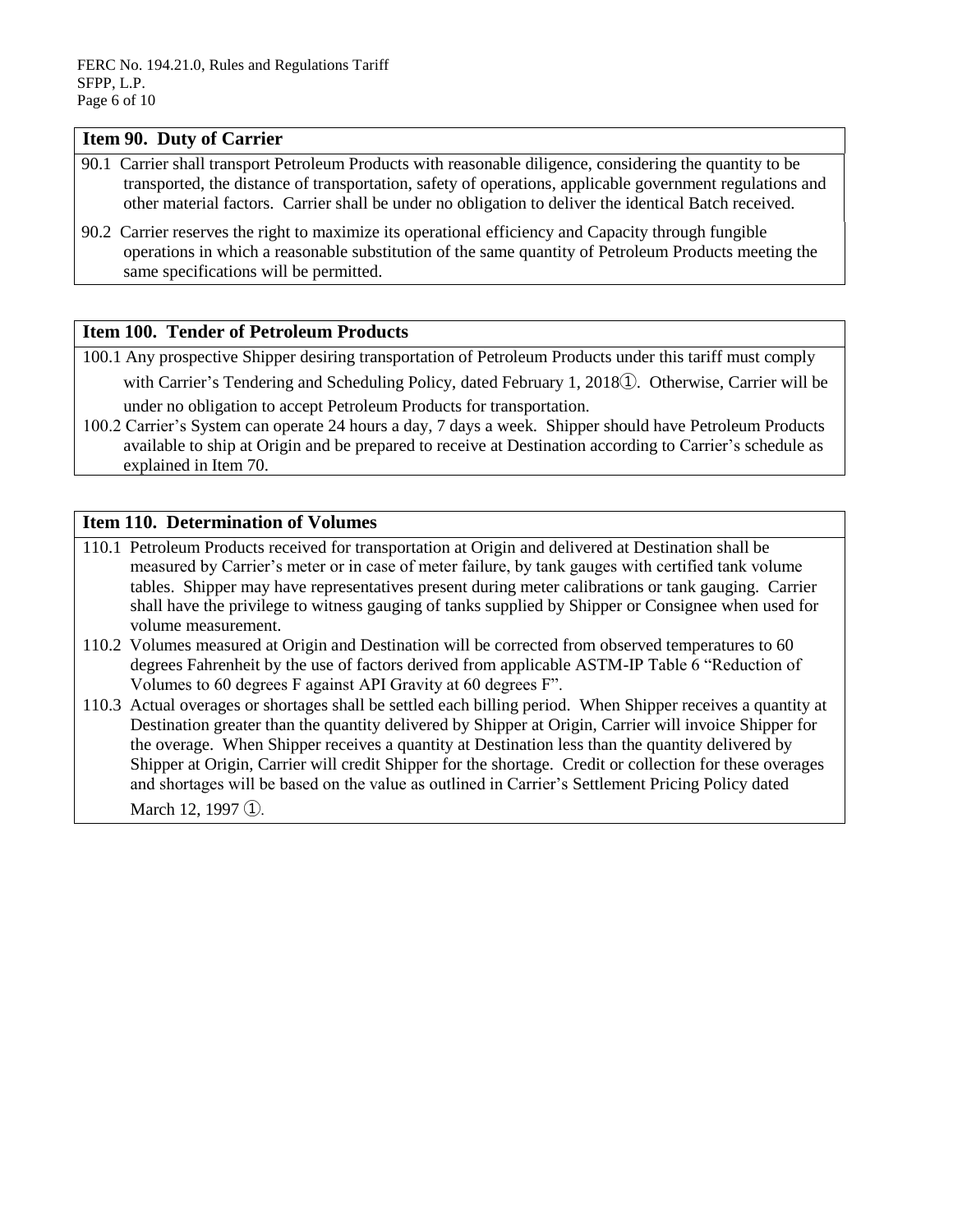### **Item 120. Payment for Services Rendered**

- 120.1 Tariff charges will be invoiced at the rates published in the Local Tariff in effect on date of shipment from Origin. Charges will be based on the number of Barrels of Petroleum Products (including Transmix) actually delivered at Destination as determined in Item 110.
- 120.2 Shipper shall be responsible for payment of all tariff related charges applicable to the shipment within 20 days from date of billing.
- 120.3 Prior to becoming a Shipper, a prospective Shipper must submit to Carrier sufficient financial information to establish credit-worthiness. If, in the sole opinion of Carrier, Shipper is not creditworthy or if Shipper's credit deteriorates, Carrier may require Shipper to prepay tariff related charges and/or supply a letter of credit from an appropriate financial institution in a form acceptable to Carrier.
- 120.4 If charges are not paid by the due date stated on the invoice, Carrier shall have the right to assess finance charges on the entire past due balance (including principal and accumulated but unpaid finance charges) until paid in full, at a rate equal to 125% of the prime rate of interest as reported in the Wall Street Journal as of first of the month in which the charges are due or the maximum finance rate allowed by applicable law, whichever is less*.*
- 120.5 Carrier shall have a lien on all Petroleum Products accepted from Shipper under this tariff to secure the payment of all charges and obligations of Shipper and may refuse to deliver such Petroleum Products until all charges and obligations (including finance charges) have been paid. If charges remain unpaid 60 days after the due date stated on the invoice, Carrier may apply any open credits or collect such charges by selling Shipper's Petroleum Products at a public or private sale in a commercially reasonable manner. Out of the proceeds of said sale, Carrier may also pay itself for expenses of notice, advertising, and care and maintenance of the Petroleum Products.

# **Item 130. Claims, Suits, Time for Filing**

130.1 As a condition precedent to recovery, claims for loss, damage or delay must be filed in writing with Carrier within nine months after the delivery of the Petroleum Products or in case of failure to make delivery, within nine months after a reasonable time for delivery has elapsed; and suit shall be instituted against Carrier only within two years and one day from the day when notice in writing is given to the claimant that Carrier has disallowed the claim or any part or parts thereof as specified in the notice. Where claims are not filed or suits are not instituted thereon in accordance with the foregoing provisions, Carrier shall not be liable and such claims will not be paid.

# **Item 140. Tax Registration**

140.1 Upon request of Carrier, Shippers and Consignees are required to provide proof of registration with, or tax exemption from, the appropriate federal, state or local authorities relating to the collection and payment of the fuel's excise tax or other similar taxes, levies or assessments. Failure of Shipper or Consignee to do so shall not relieve Shipper or Consignee from the obligation to pay any such tax, levy or assessment, or any fine or penalty associated therewith.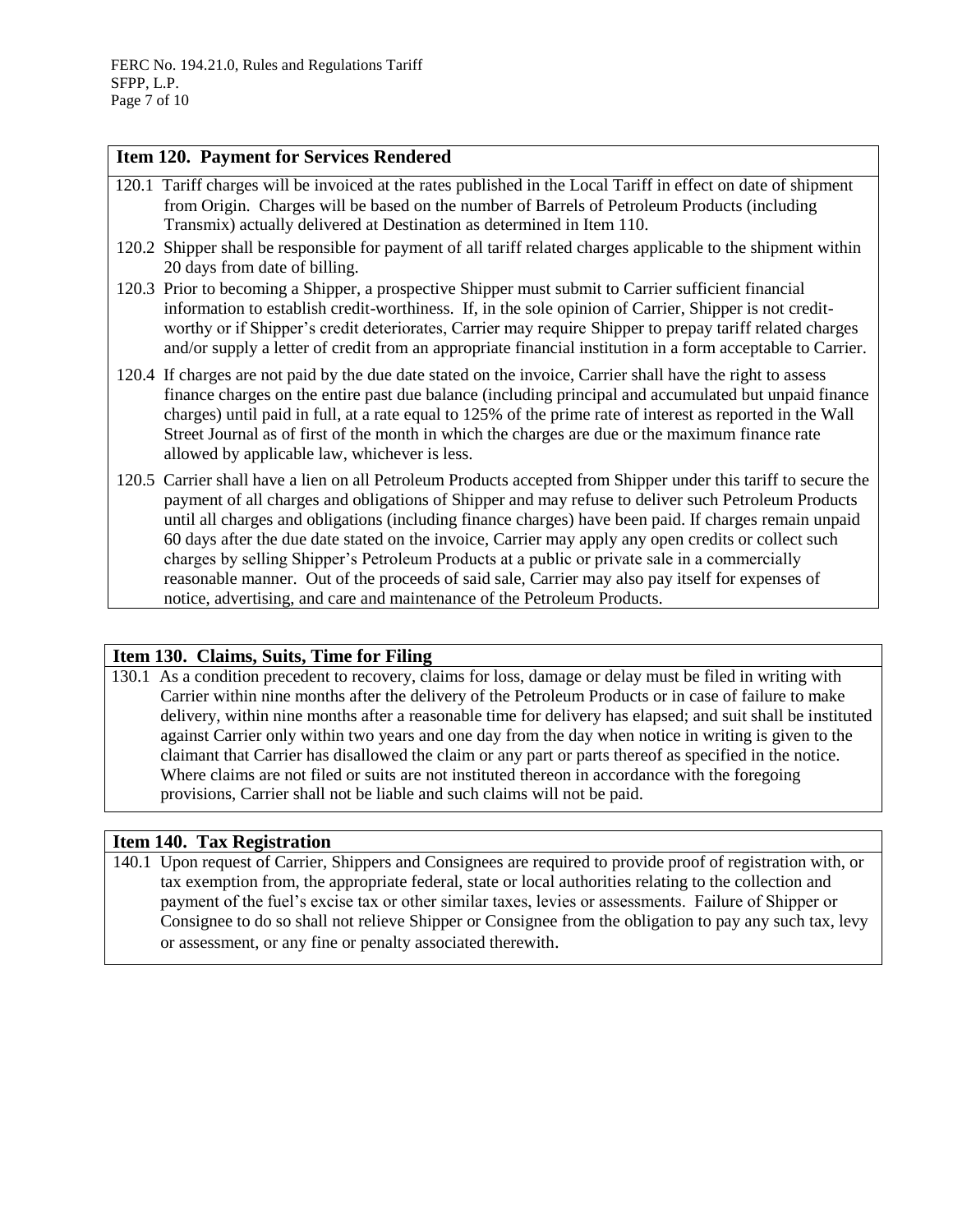#### **Item 150. Pipeline Additives**

- 150.1 Carrier may inject corrosion inhibitor compound into the Petroleum Products to be transported and Shipper will accept delivery of shipments at Destination containing corrosion inhibitor compound.
- 150.2 Carrier may inject DRA into the Petroleum Products to be transported and Shipper will accept delivery of shipments at Destination containing DRA compound.
- 150.3 Shippers will be given 30 days notice stating any changes in additive to be injected (generic and trade name), the maximum quantity, the Petroleum Products into which it will be injected, and the date the injection shall begin.

#### **Item 160. Liability of Carrier**

- 160.1 Carrier shall not be liable for any loss, damage or delay to Petroleum Products of Shipper caused by an act of God, public enemy, quarantine, authority of law, strikes, riots, fire, floods or acts or defaults of Shipper or other Shippers, or for any other cause not due to the negligence of Carrier whether similar or dissimilar to the causes herein enumerated. If the loss or damage was incurred by a Batch or Batches that Carrier can identify, Shipper shall be responsible for such loss or damage in the same proportion as Shipper's volume of Petroleum Products in the identified Batch or Batches bears to the entire volume of Petroleum Products in such Batch or Batches. In such cases, if Carrier cannot identify the Batch or Batches that incurred the loss or damage, Shipper shall be responsible for such loss or damage in the same proportion as Shipper's volume of Petroleum Products accepted for transportation and actually in Carrier's custody bears to the entire volume of Petroleum Products of all Shippers in the affected portion of the System at the time of such loss or damage.
- 160.2 Carrier will not be liable for discoloration, contamination, or deterioration of Petroleum Product transported unless such discoloration, contamination, or deterioration is caused by the negligence of Carrier.

160.3 Carrier will not be liable for delays in transportation of Petroleum Products.

160.4 In any event, Carrier shall not be liable for any consequential or special damages sustained by Shipper.

# **Item 170. Pipeage Contracts Required**

170.1 Separate agreements in association with pipeline connections or other related facilities ancillary to Carrier's pipeline in accord with this tariff may be required of any Shipper, proposed Shipper, Supplier or Consignee before any obligation to provide transportation shall arise.

#### **Item 180. Reconsignment**

180.1 Reconsignment may be made without charge, subject to Carrier's ability to accommodate the reconsignment operationally.

# **Item 190. Application of Rates from or to Intermediate Points**

190.1 For shipments of Petroleum Products accepted for transportation from any Origin or to any Destination which is not named in any Local Tariffs, and which Origin or Destination is directly intermediate to any Origin or Destination from or to which a rate applying through such unnamed point is published in a Local Tariff, Carrier will apply, from or to such unnamed intermediate point, the rate published from or to the next more distant point published in the applicable Local Tariff, subject to 18 CFR § 341.10(a)(2).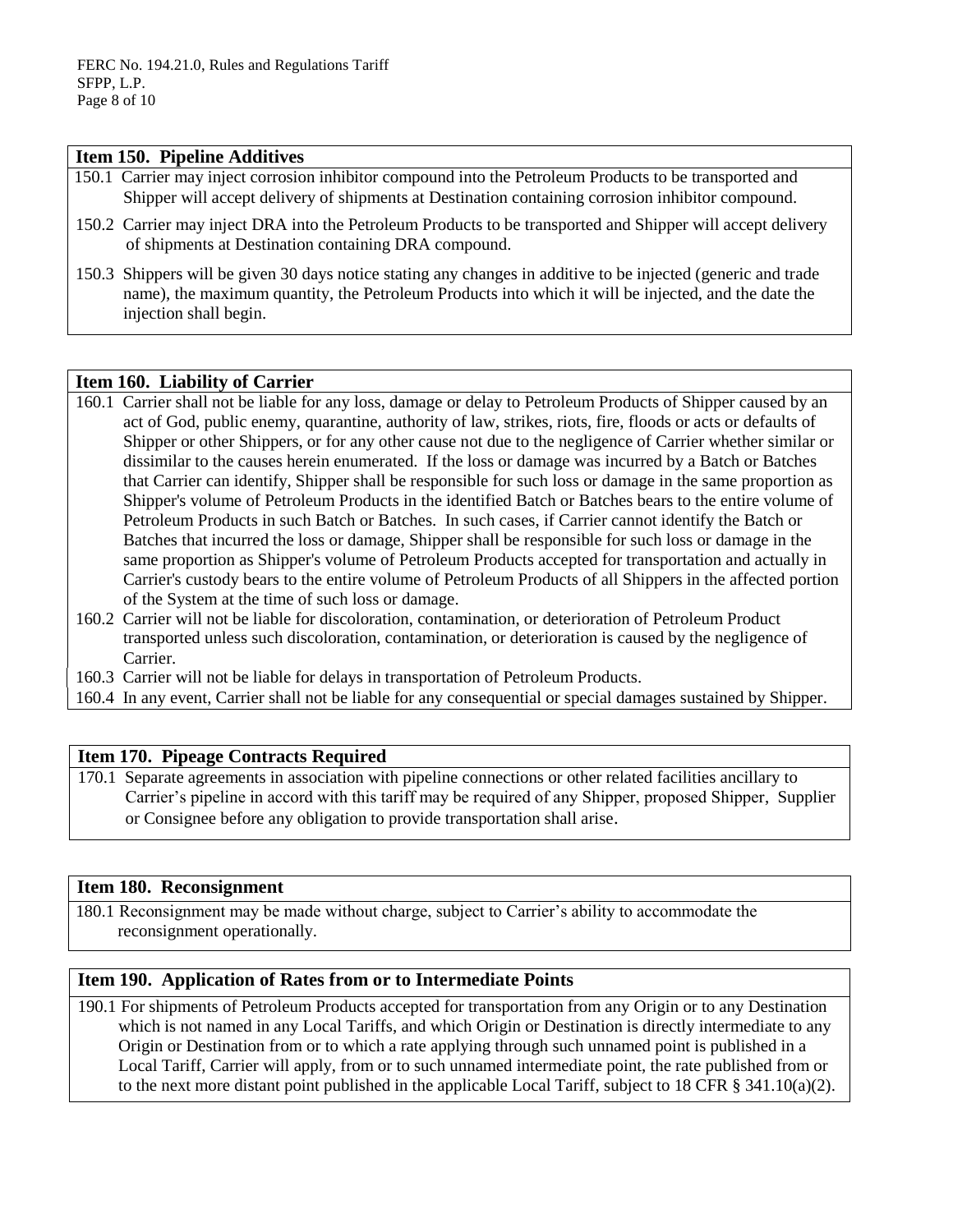#### **Item 200. Use of Electronic Data Interchange**

200.1 Carrier may utilize Electronic Data Interchange ("EDI") for transmission/distribution to Shipper of System related documentation including, but not limited to, pipeline meter tickets and schedules. Carrier reserves the right to require Shipper to be capable of receiving such documentation via EDI systems. However, Carrier assumes no liability for errors, for delays in transmission or for interruption of services.

#### **Item 220. Testing**

- 220.1 Shipper shall be liable for any contamination or damage to other Petroleum Products being transported, or to the System in the event Shipper's Petroleum Products include blending components (other than pure hydrocarbons) that have not been approved by Carrier, or such Petroleum Products are inconsistent with specifications stated in Supplier's Quality Certification.
- 220.2 Carrier may, but shall not be required to, sample and/or test any Batch prior to acceptance or during receipt of Batch, and in the event of variance between Supplier's Quality Certification and Carrier's test, Carrier's test shall prevail as to the specifications of Petroleum Product received.
- 220.3 Shipper shall cause Supplier (on behalf of Shipper) to furnish Carrier with a Supplier Quality Certification (as per Carrier's "Pipeline Specifications Manual") setting forth in detail the specifications of Batch delivered by Shipper for transportation.

# **Item 230. Connection to System**

230.1 Requests for connections to the System shall be made by formal written request to Carrier, to the address shown on the front page of this tariff. A connection shall only be made in accordance with

Carrier's Connection Policy, dated January 19, 2004 ①.

230.2 A copy of Carrier's Connection Policy is located on Carrier's website using the following procedure:

- Access Website [www.kindermorgan.com](http://www.kindermorgan.com/)**.**
- Select "Product Pipelines".
- Select "Pacific Operations".
- Select "SFPP".
- Select "Policies".
- Select "Connection Policy".

# **Item 240. Pre Delivery Form**

240.1 Shipper or Consignee is required to complete and furnish Carrier's Pre Delivery Form ① to Carrier's local operations at Destination at least one and one-half hours prior to scheduled time of delivery at Destination.

- 240.2 Shipper or Consignee may obtain a Pre Delivery Form from Carrier's staff at Destination or from Carrier's website using the following procedure:
	- Access Website [www.kindermorgan.com](http://www.kindermorgan.com/)**.**
	- Select "Product Pipelines".
	- Select "Pacific Operations".
	- Select "SFPP".
	- Select "Policies"
	- Select "Pre Delivery Form".